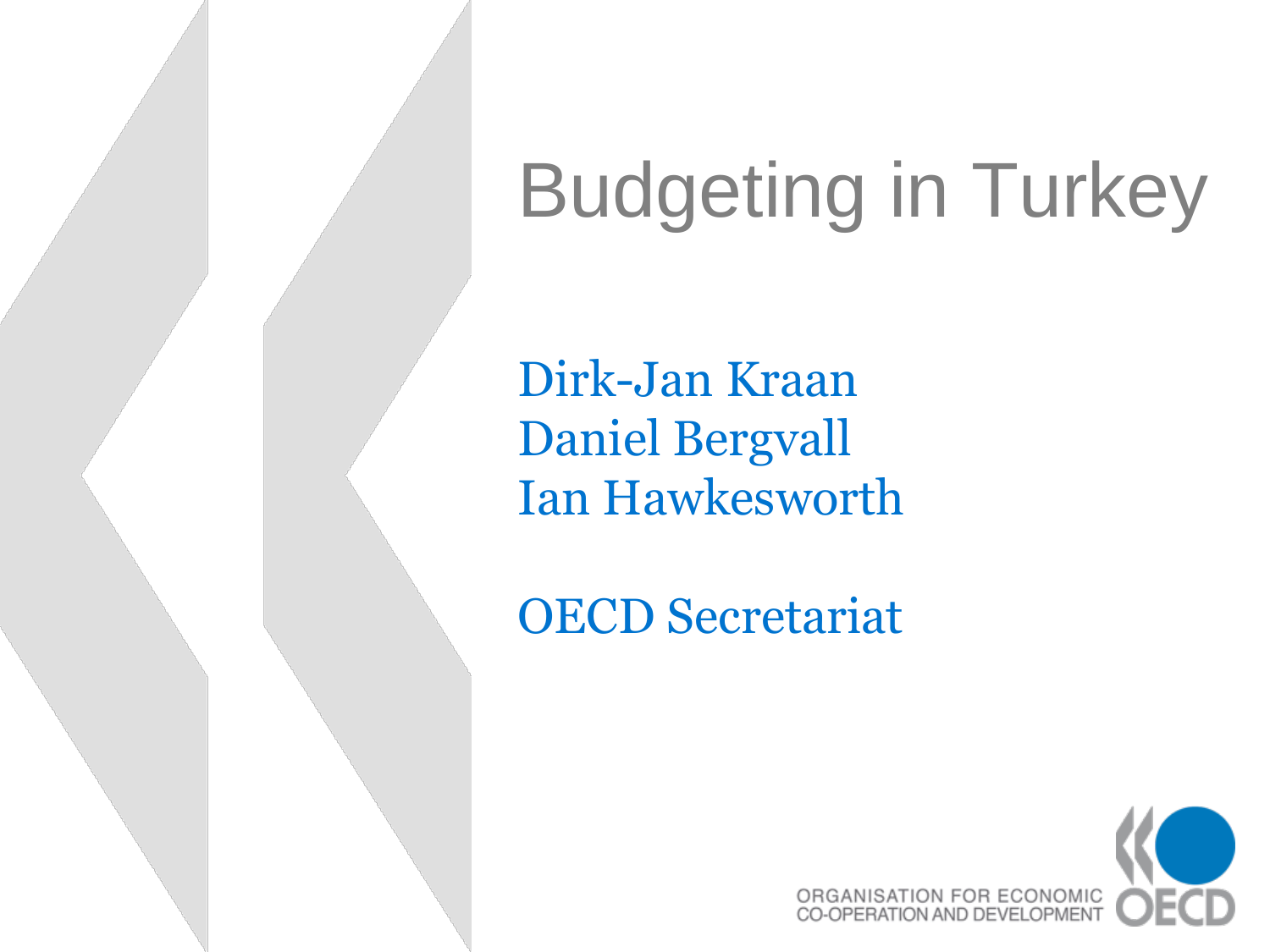# **Subjects of presentation**

- **General characteristics of the budget**
- **Key features of the budget formulation process**
- **Budget documentation for Parliament**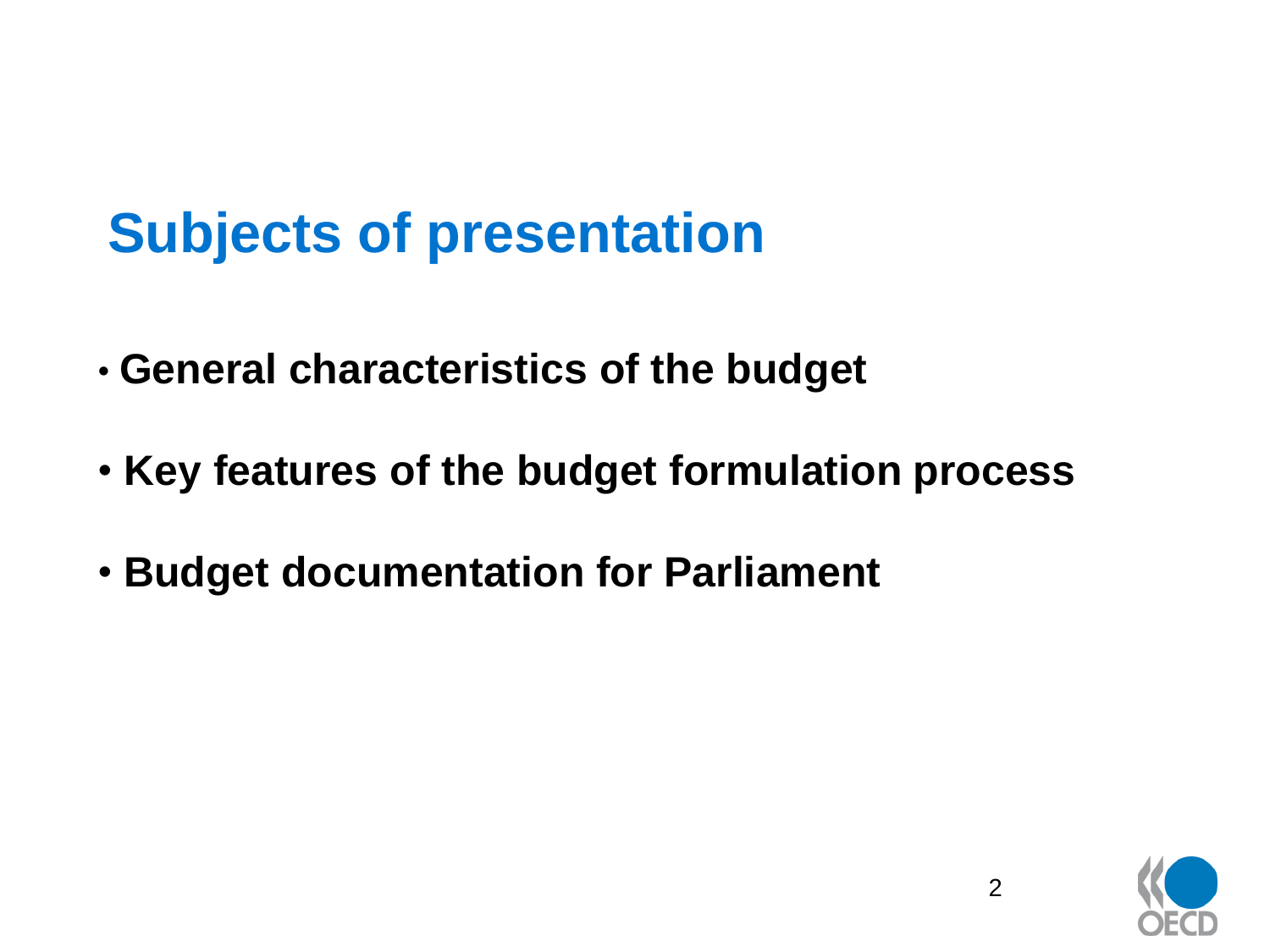#### **Growth in real GDP**

#### Per cent change on previous year

|                            | 2002 | 2003 | 2004 | 2005 | 2006 | 2007 | 2008 | 2009 |
|----------------------------|------|------|------|------|------|------|------|------|
| <b>EU 15</b>               | 1.1  | 1.1  | 2.3  | 1.5  | 2.7  | 2.2  | 2.3  | n.a  |
| <b>EU 10 (new)</b>         | 4.1  | 4.3  | 5.3  | 5.8  | 6.2  | 5.5  | 5.1  | n.a. |
| <b>Turkey (EU)</b>         | 7.9  | 5.8  | 8.9  | 7.4  | 6.0  | 6.4  | 6.3  | n.a. |
| <b>Turkey</b><br>(PEP2006) | 7.9  | 5.8  | 8.9  | 7.4  | 6.0  | 5.0  | 5.7  | 6.0  |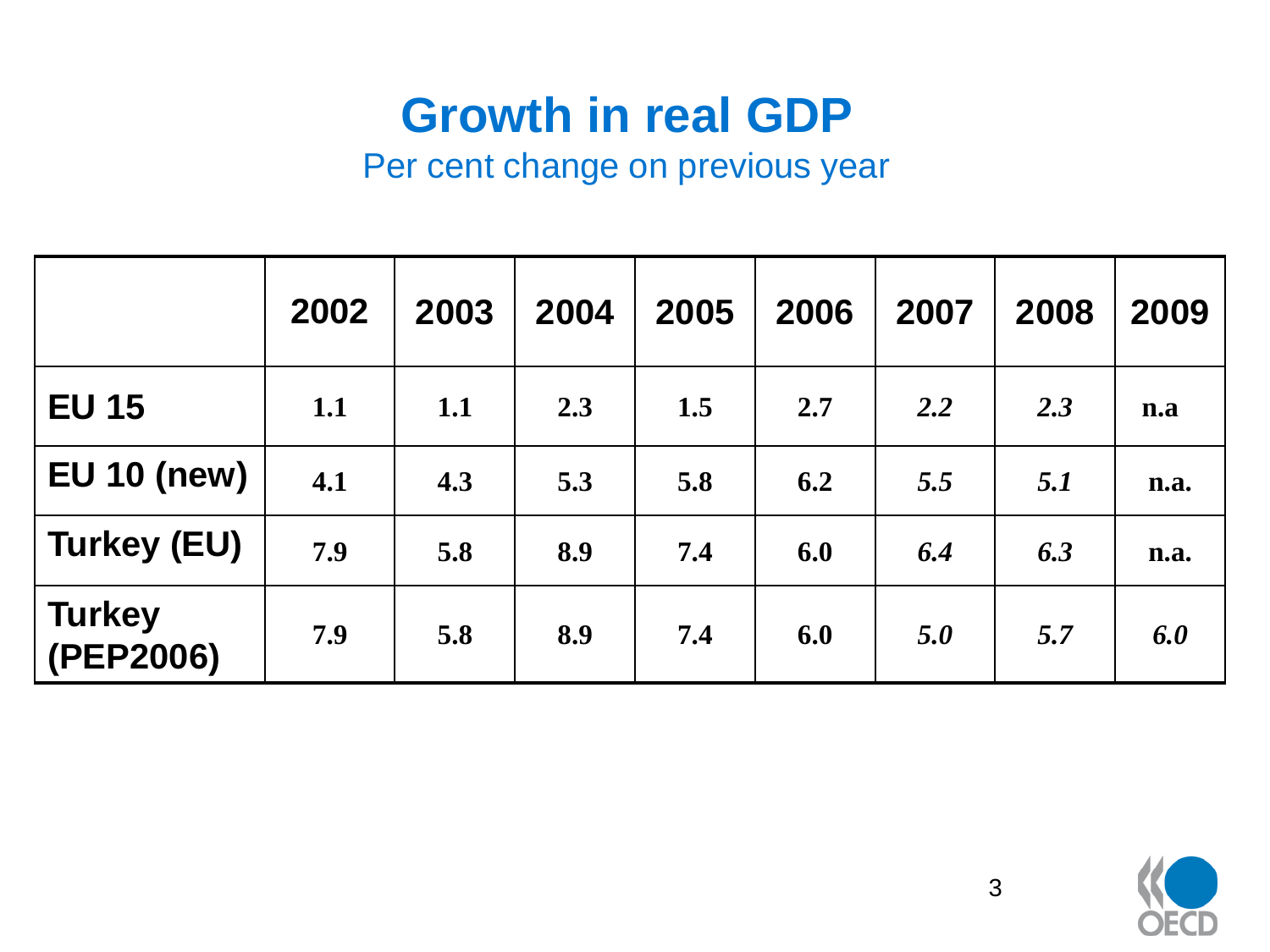# **Size of central and local government**

|                                                        | Per cent of primary<br>general government<br>expenditure | Per cent of GDP |  |  |
|--------------------------------------------------------|----------------------------------------------------------|-----------------|--|--|
| Central<br>Government<br>and Social<br><b>Security</b> | 90,5                                                     | 33.3            |  |  |
| Local<br>Government                                    | 9.5                                                      | 3.5             |  |  |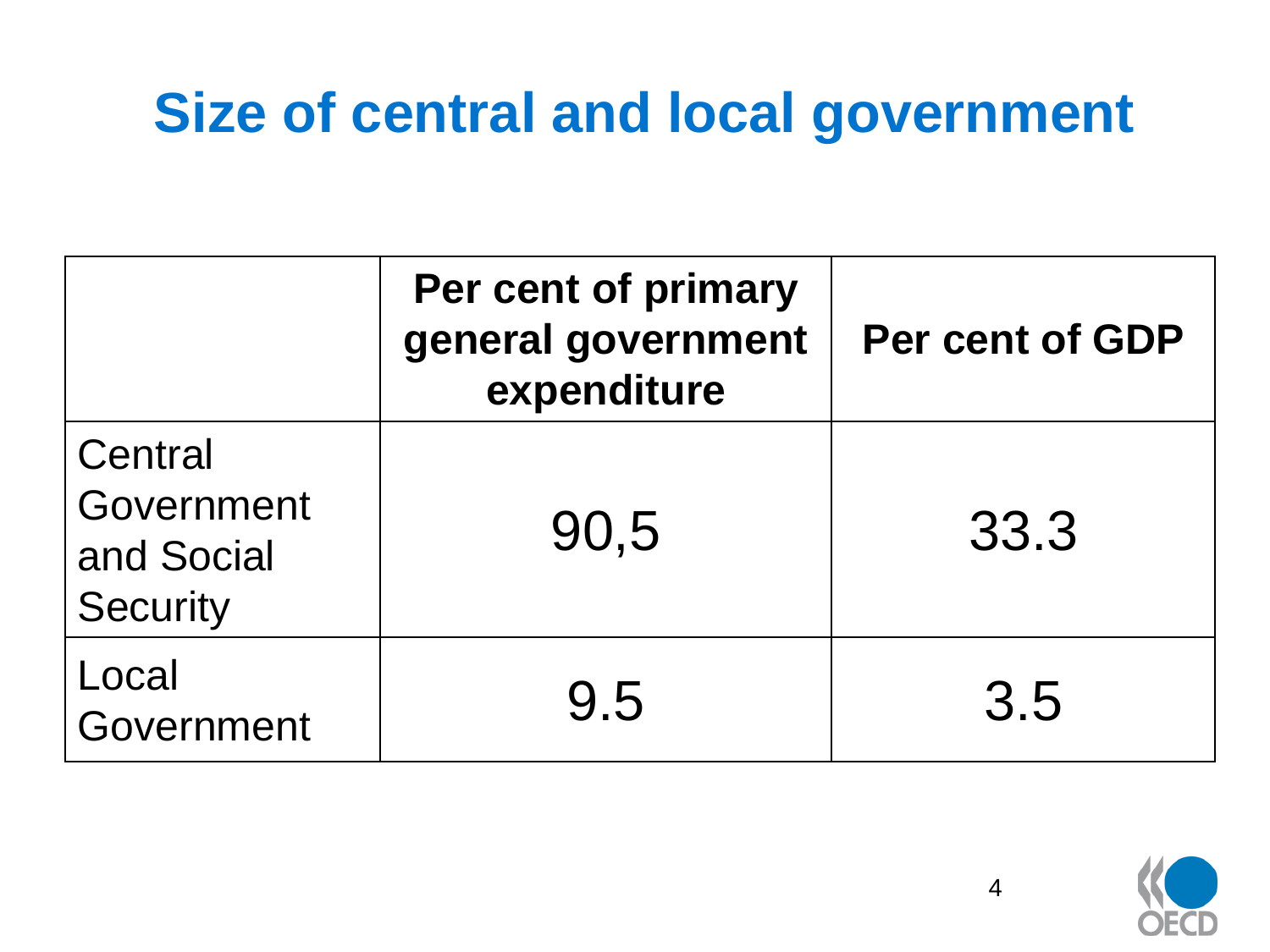#### **Central government expenditure and revenues**  (per cent of GDP)



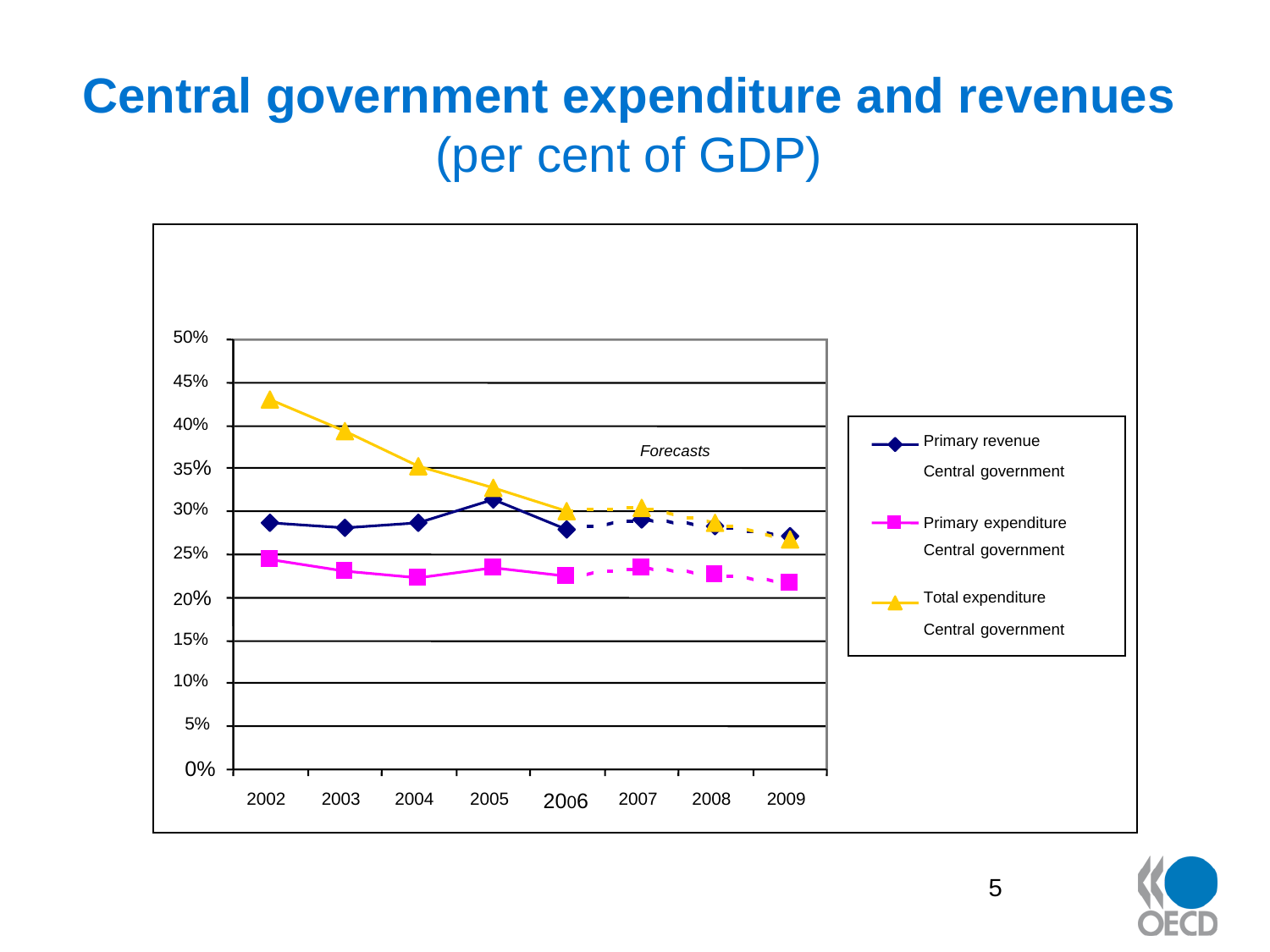#### **General and Central government deficit**

Per cent of GDP

|                                                        | 2002    | 2003    | 2004           | 2005   | 2006   | 2007   | 2008   | 2009 |
|--------------------------------------------------------|---------|---------|----------------|--------|--------|--------|--------|------|
| <b>Primary balance</b><br><b>Central</b><br>government | 4.2     | 5.1     | 6.3            | 8      | 5.5    | 5.7    | 5.6    | 5.6  |
| <b>Primary balance</b><br><b>Public sector</b>         | 4.1     | 6.4     | $\overline{7}$ | 6.5    | 6.7    | n.a.   | n.a.   | n.a. |
| <b>Total balance</b><br><b>Central</b><br>government   | $-14.5$ | $-11.2$ | $-6.8$         | $-1.4$ | $-2.1$ | $-1.4$ | $-0.4$ | 0.6  |
| <b>Total balance</b><br><b>Public sector</b>           | $-13.6$ | $-9$    | $-4.7$         | $-1.9$ | $-0.9$ | n.a.   | n.a.   | n.a. |

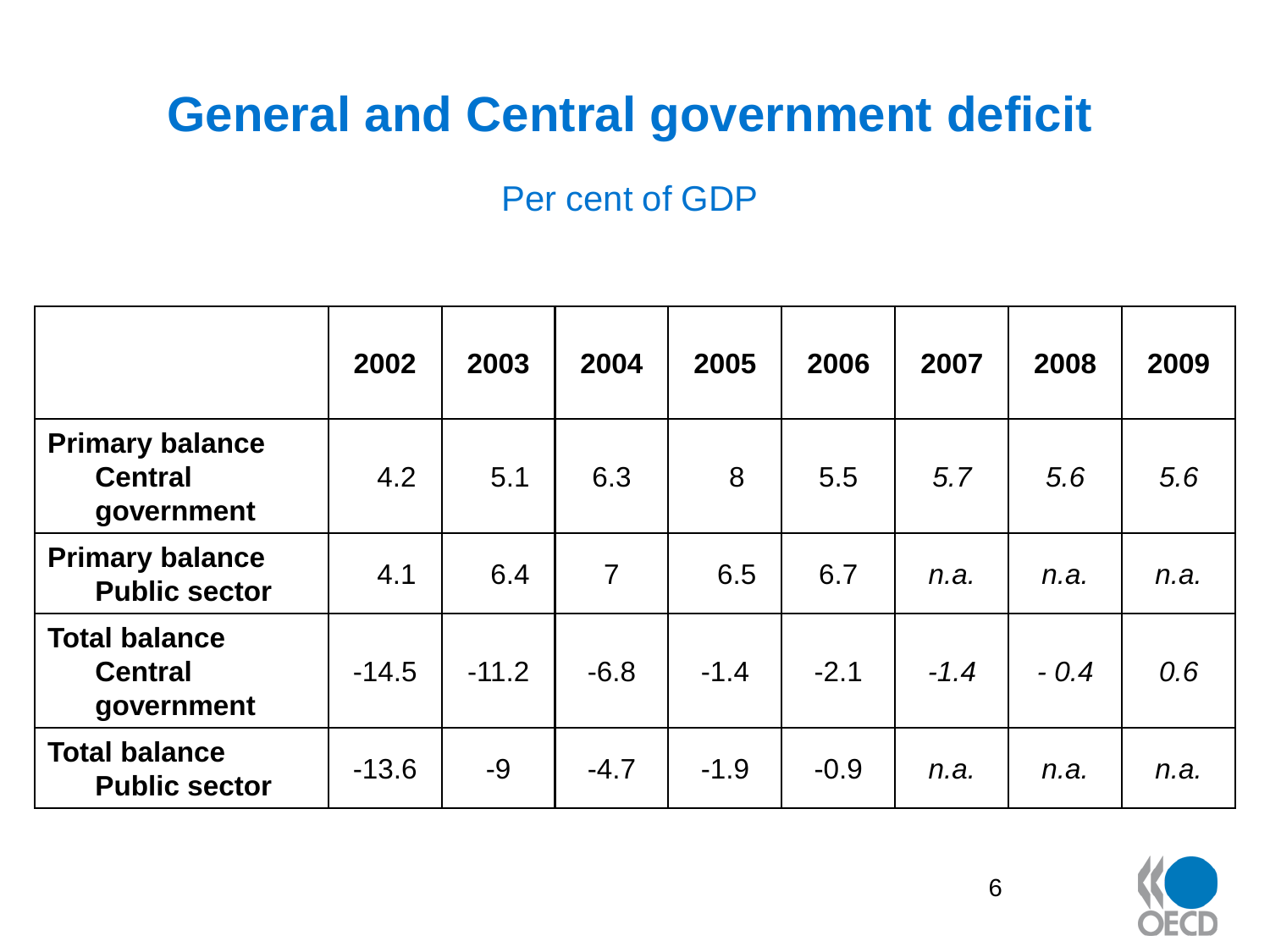#### **Net debt of public sector** (per cent of GDP)



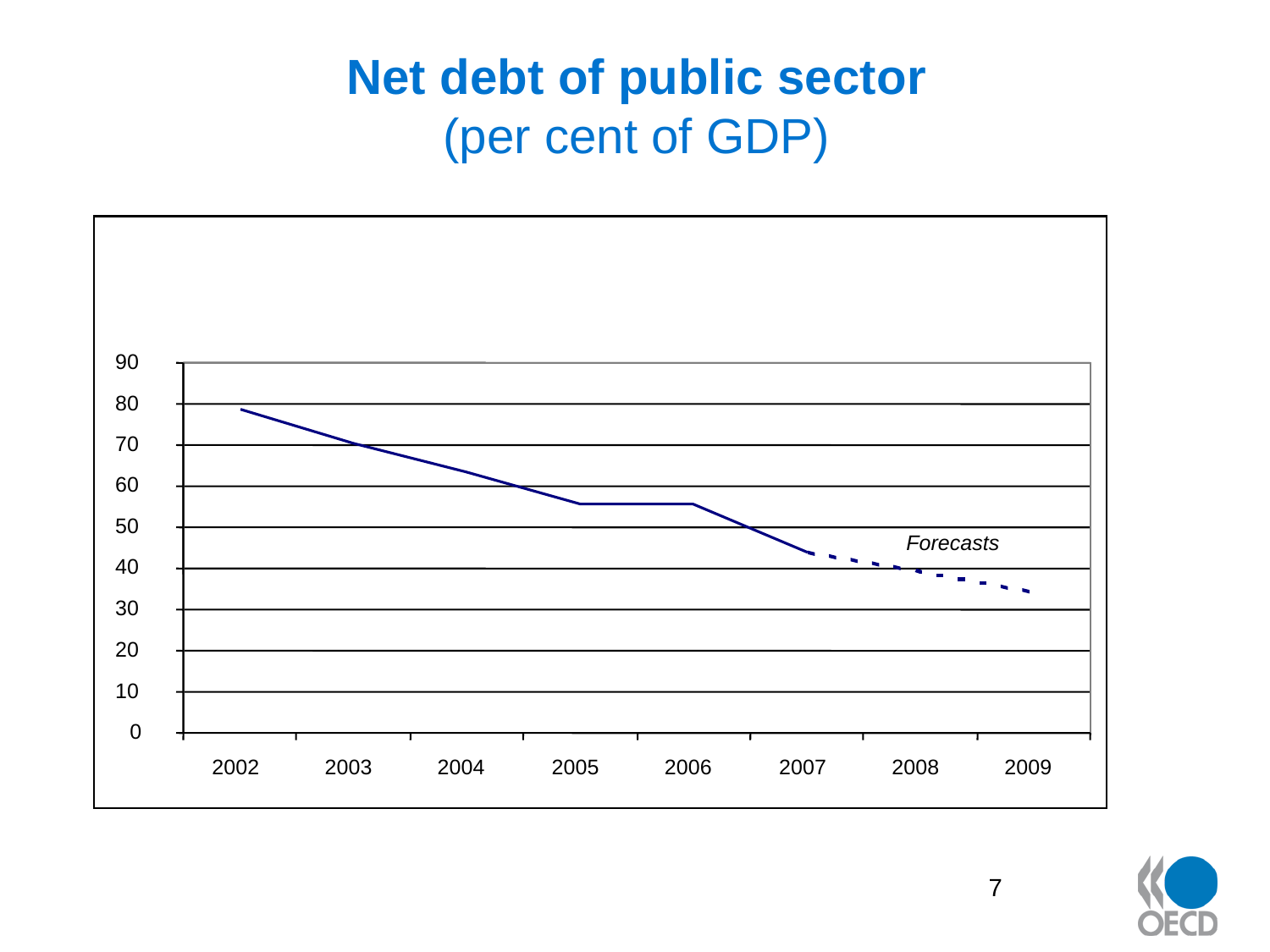# **Key features of budget formulation process**

• **Centralisation and fragmentation**

- **IMF Stand-by agreement as de facto fiscal rule**
- **Detailed line item classification**

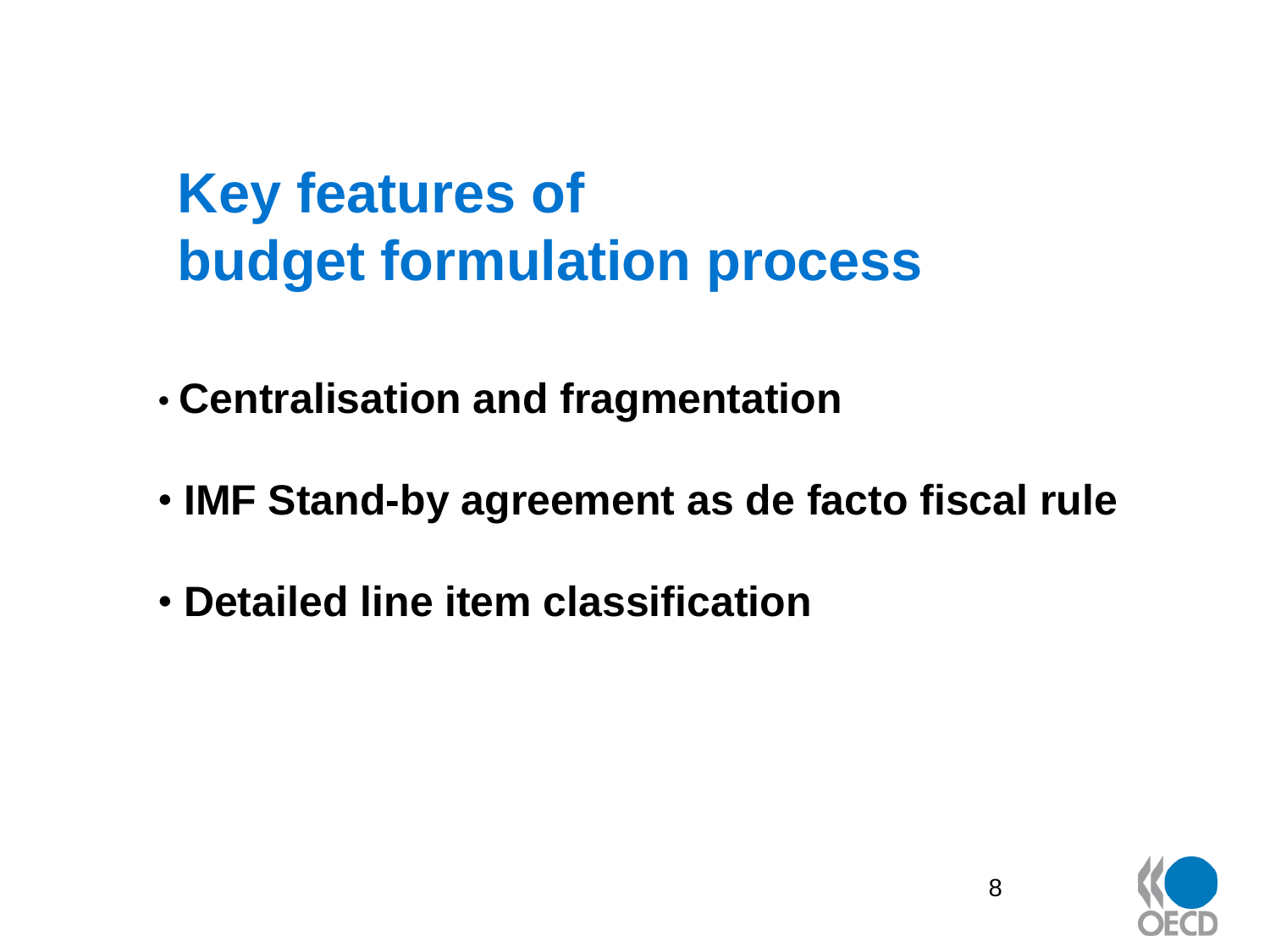# **Centralisation and fragmentation**

- **Strong top-down steering**
- **Two central budget authorities**
- **Complicated planning process**

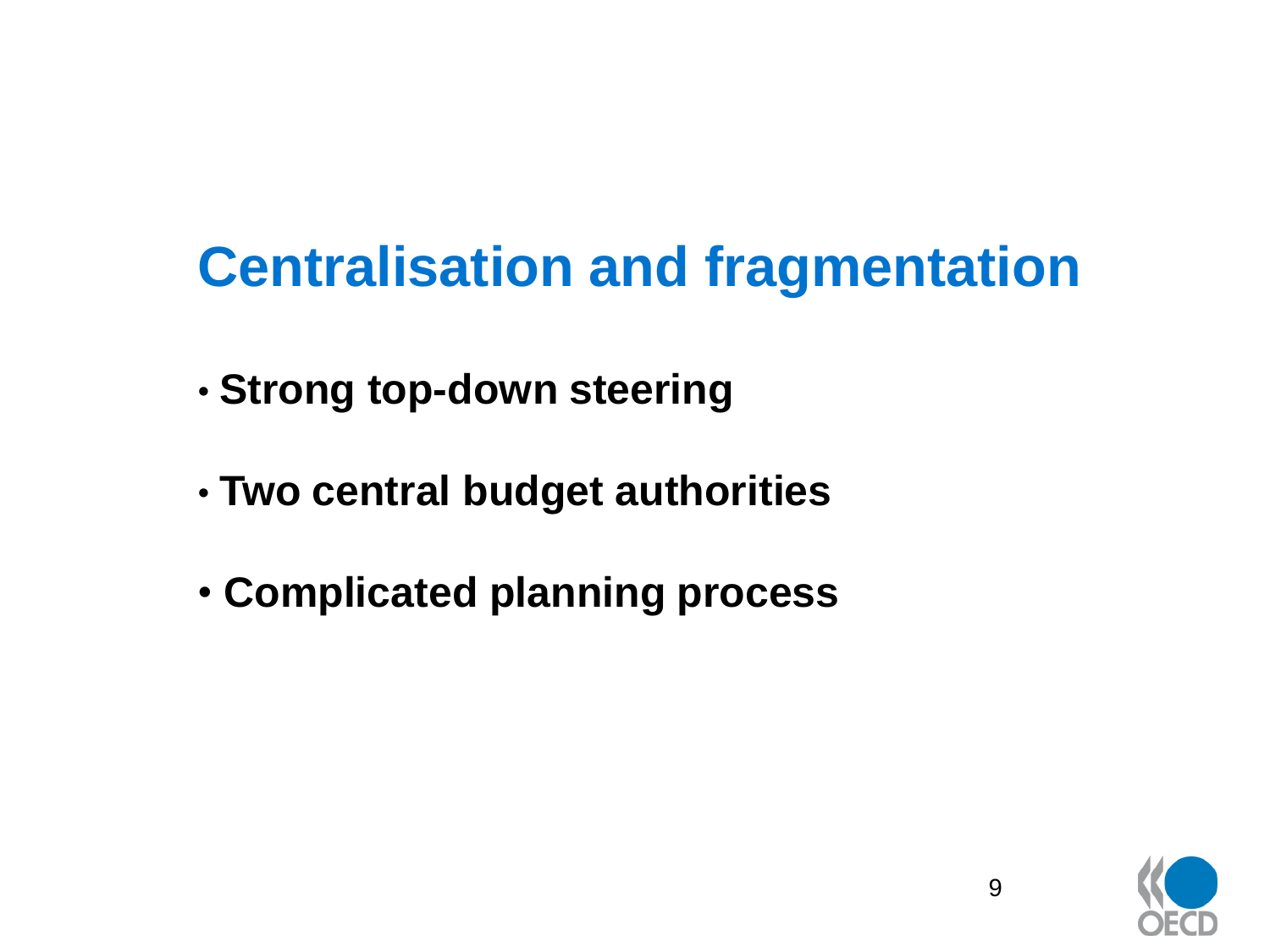# **From planning to budgeting**



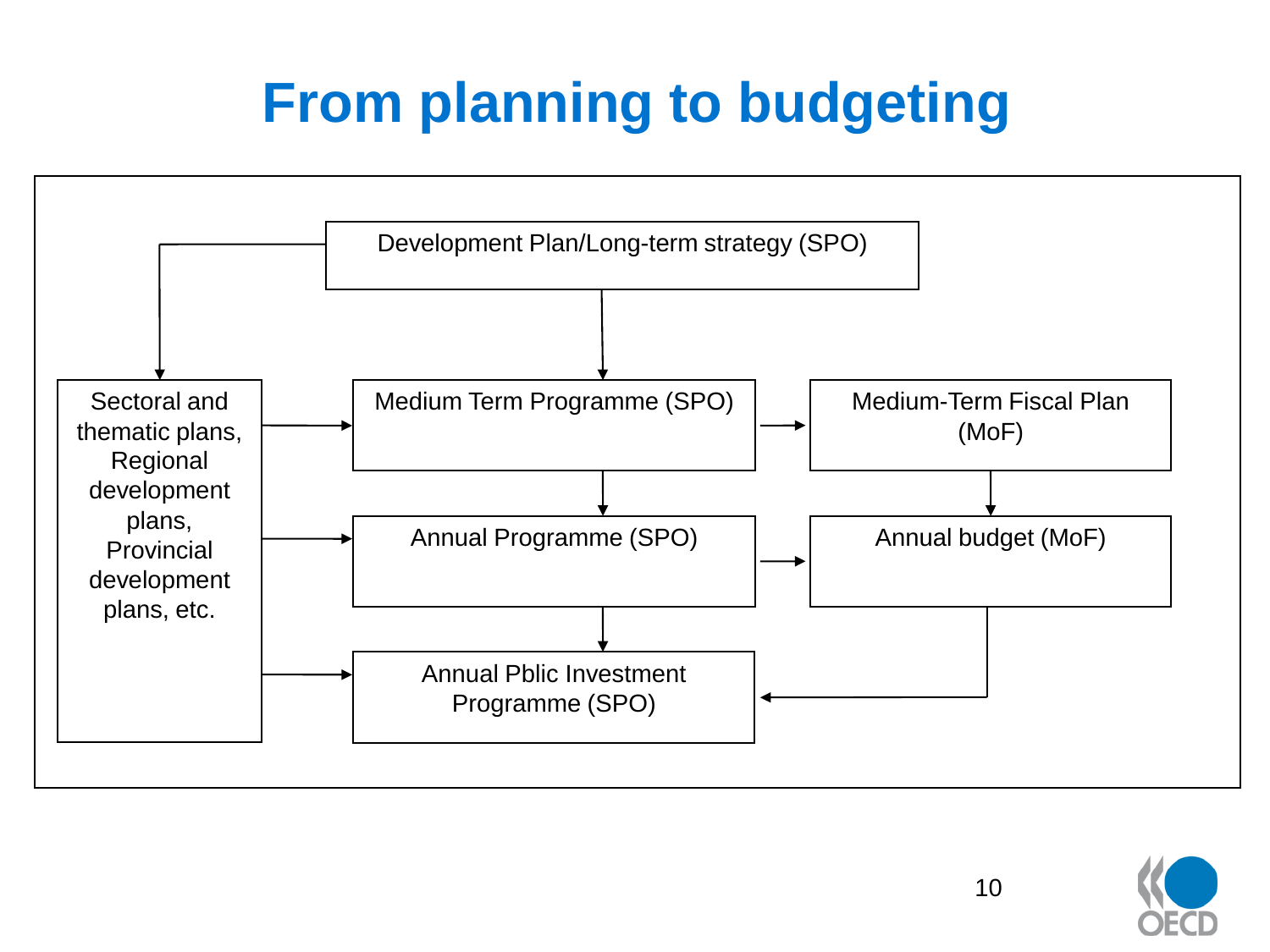- **a. Replace targets by ceilings during budget formulation**
- **b. Introduce request stage for line ministries and agencies**
- **c. Streamline planning procedures**
- **d. Create central forecasting and policy analysis institution**

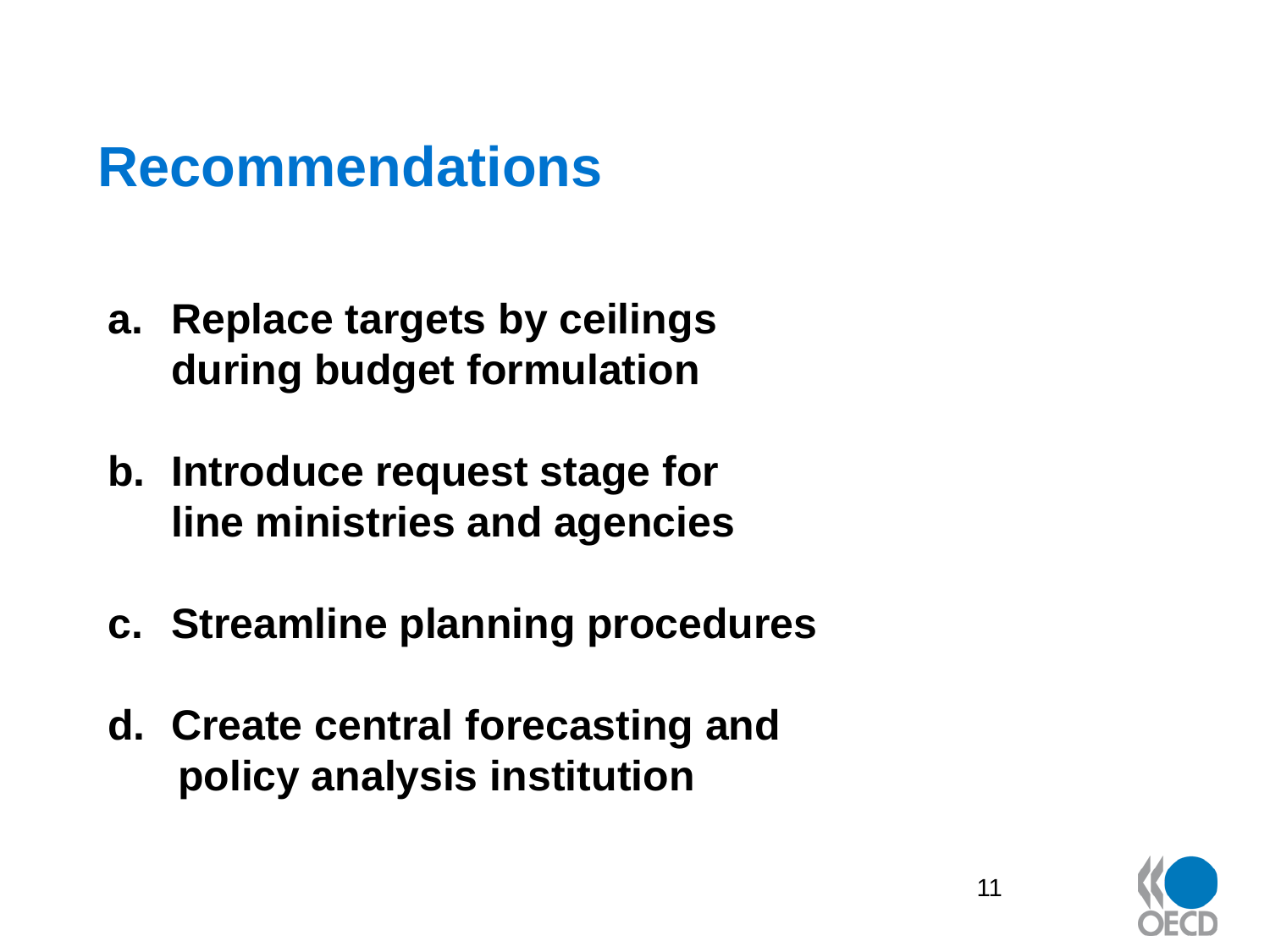# **The IMF stand-by agreement as de facto fiscal rule**

- **Target: primary surplus of 6.5 per cent**
- **Revenue windfalls can be used for debt redemption, tax relief and investment**
- **Expenditure windfalls can be used for new spending**
- **Stand-by agreement expires in 2008**

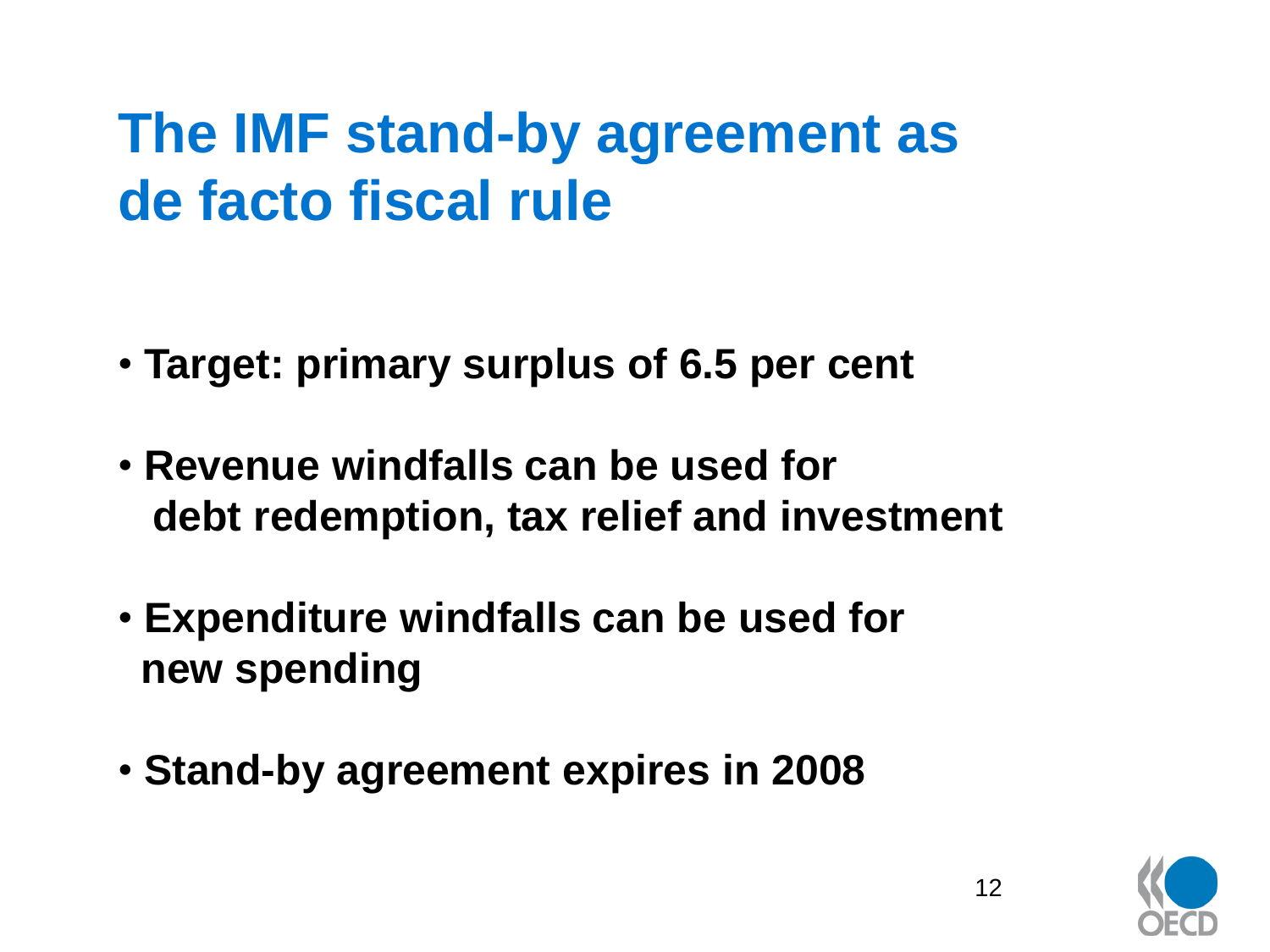- **a. Maintain medium term expenditure target based on primary surplus, to be determined in consultation with EU and IMF**
- **b. Move in the longer run to medium term expenditure target based on total budget balance below 3 per cent GDP**

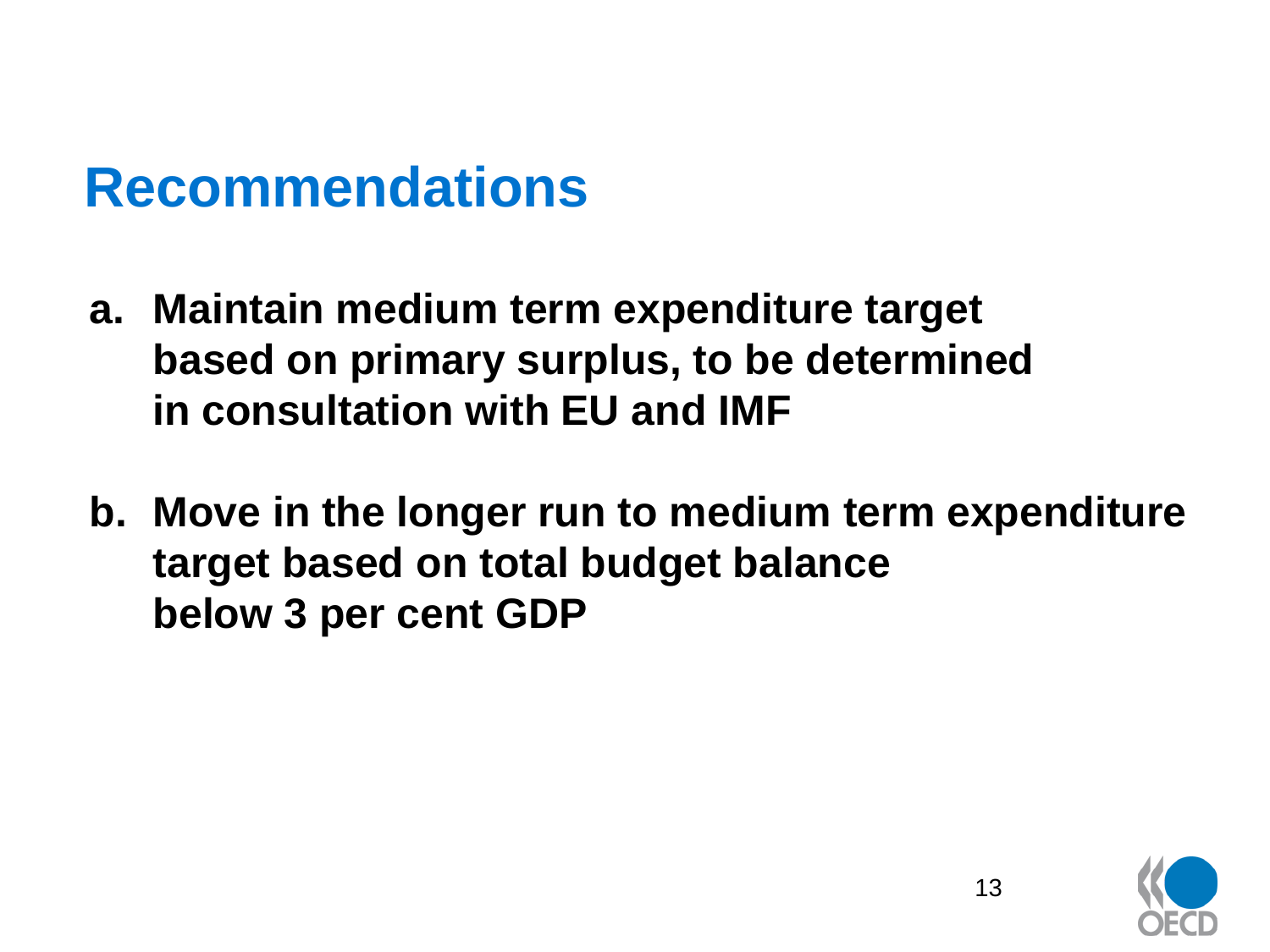## **Detailed line item budget**

- **Combination of institutional, functional, financing and economic classifications**
- **Around 34.500 line item appropriations**

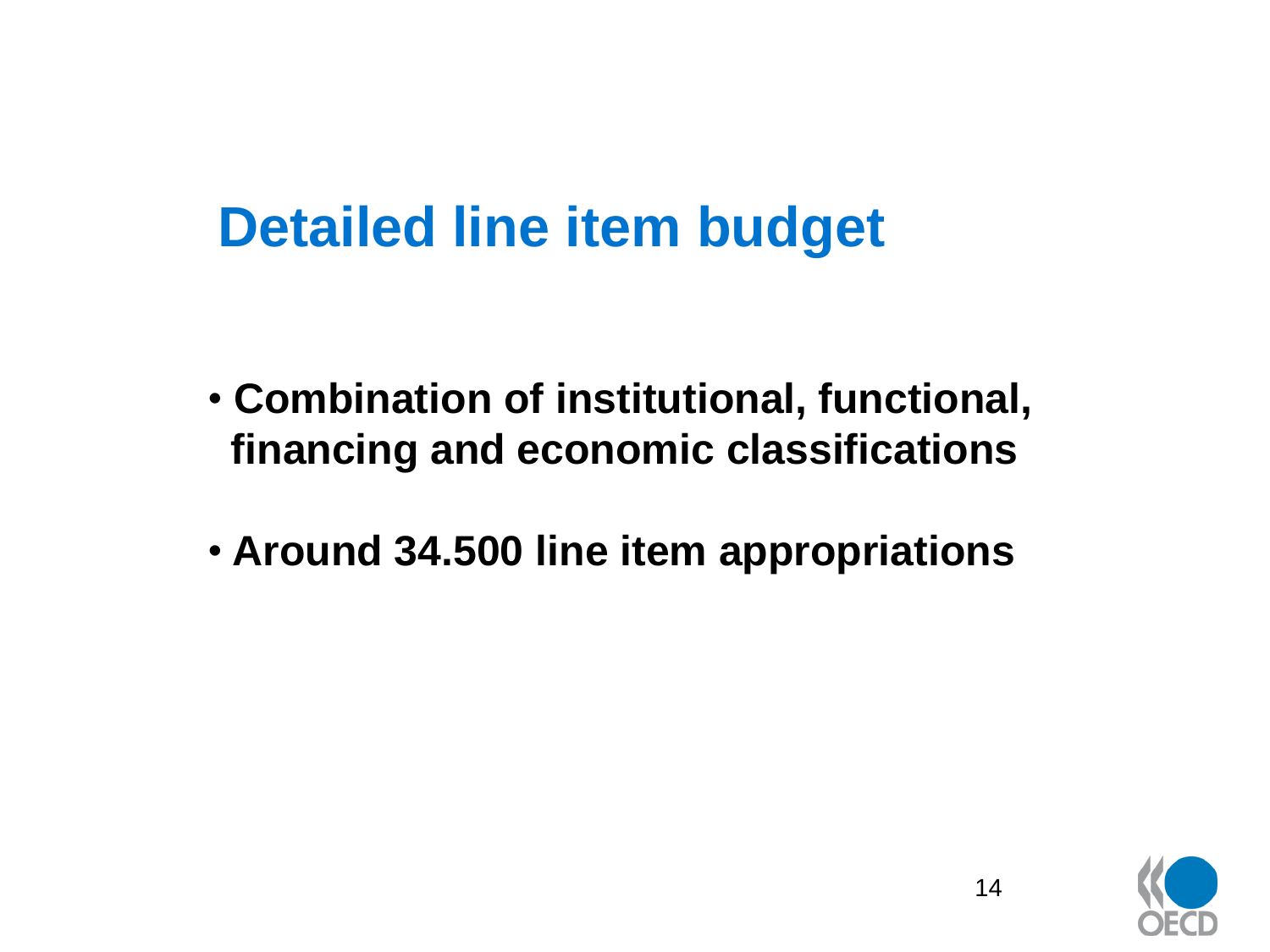- **a. Reduce the number of line items to 10-20 per line ministry**
- **b. Use only institutional/programmatic classification for budget**
- **c. Maintain the existing classification for the financial accounts**

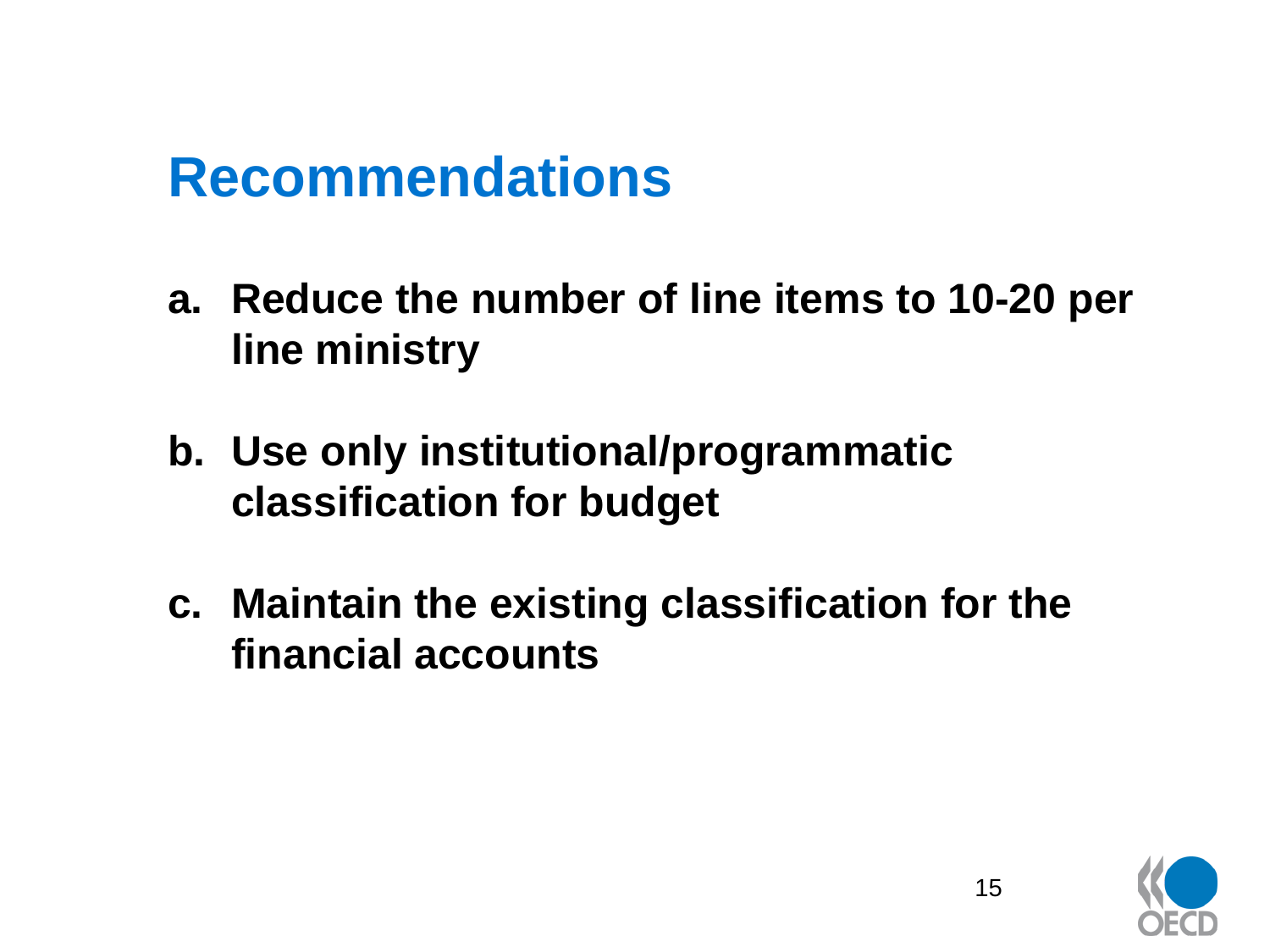# **Budget documentation for Parliament**

- **1. Multi-annual estimates disconnected from budget line item estimates**
- **2. Outcome estimates for current and previous year disconnected from budget line item estimates**
- **3. No "horizontal"explanation of budget estimates and multi-annual estimates**
- **4. No "vertical"explanation of budget estimates and multi-annual estimates**